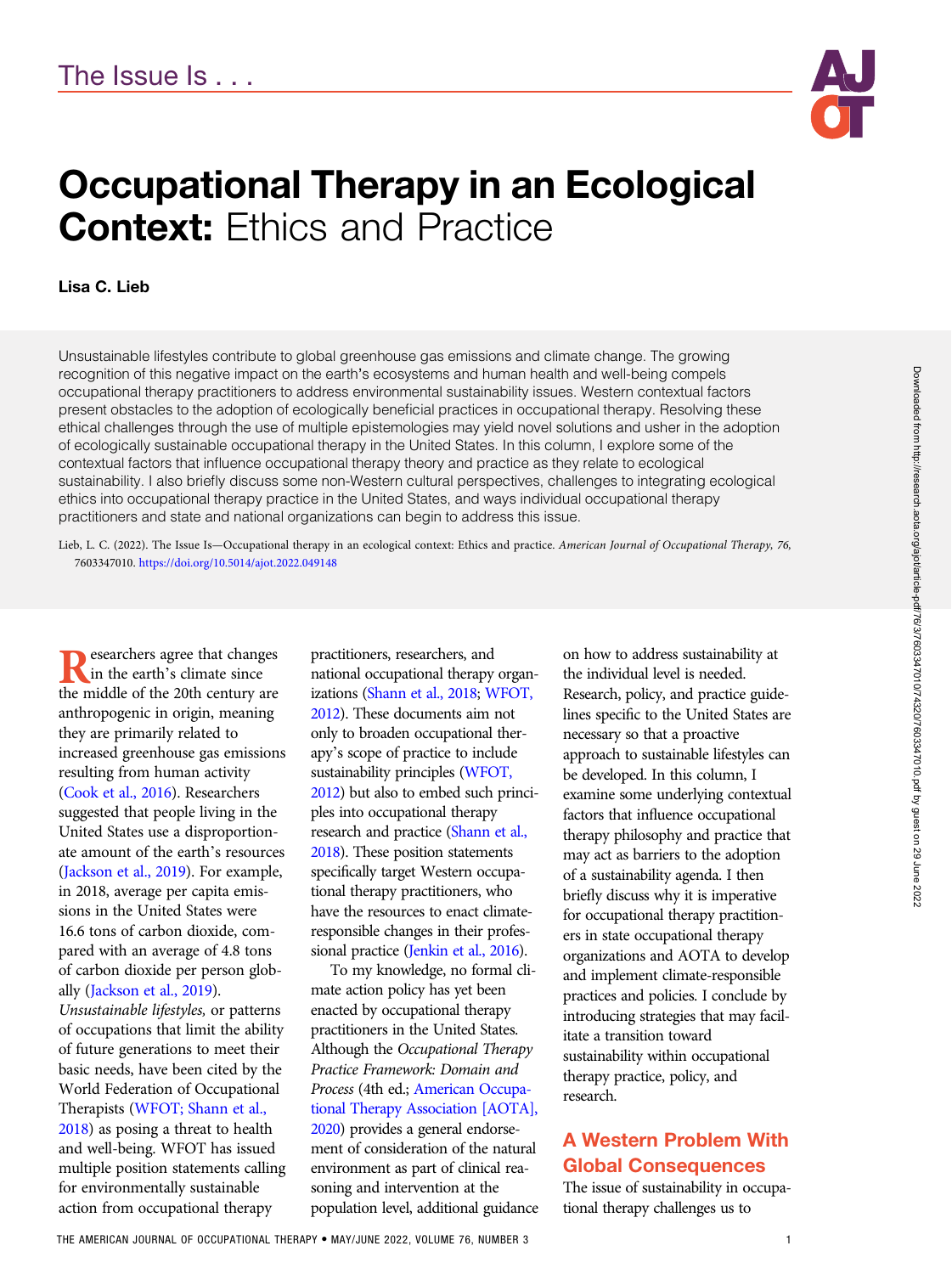question some of our profession's most basic assumptions. Because professional norms can be born out of the culture in which a profession emerges, contextualization of these beliefs is essential to gain a comprehensive understanding of an issue [\(Kantartzis & Molineux, 2011](#page-3-0)). Occupational therapy has its origins in the United States, Canada, and the United Kingdom [\(Dunlop,](#page-3-0) [1933\)](#page-3-0). The founders of occupational therapy were shaped by the Western society in which they resided, one that was dominated by an individualist philosophy; a Judeo–Christian belief system; and a capitalist, industrial economy [\(Kantartzis &](#page-3-0) [Molineux, 2011](#page-3-0)).

# Occupational Therapy Philosophy and Western Contextual Influences Individualism

[Iwama \(2003\)](#page-3-0) noted that individualism is a Western construct that is highly integrated into occupational therapy theory and treatment. Authors have argued, however, that a fixation on individualistic occupations may overlook the potential of occupation to foster community and interdependence [\(Kantartzis & Molineux, 2011;](#page-3-0) [Rushford & Thomas, 2016](#page-3-0)).

This, in turn, may hinder the development of sustainable global initiatives within occupational therapy ([Whittaker, 2012\)](#page-3-0). Moreover, an overemphasis on the individual [\(Persson & Erlandsson, 2014](#page-3-0)) can conflict with sustainability efforts in which a person must adapt their occupations to benefit the global community [\(Whittaker, 2012\)](#page-3-0).

In addition, the assumptions inherent in individualism, such as self-responsibility and self-reliance, imply that personal misfortunes reflect poor choices on behalf of the individual, despite contextual influences [\(Gerlach et al., 2018;](#page-3-0) [Kantartzis](#page-3-0) [& Molineux, 2011](#page-3-0)). These beliefs have implications for undue placement of blame. For example, many oppressed populations, especially those affected by poverty, those who live in regions of political instability,

and those affected by natural disasters, lack the agency [\(Hammell,](#page-3-0) [2009\)](#page-3-0) to correct environmental and occupational injustices that are caused by wealthier populations in geographically distant locations.

#### Mastery of the Environment

Mastery of the environment is a concept derived from Judeo–Christian belief systems [\(Hammell, 2009;](#page-3-0) [Kantartzis & Molineux, 2011;](#page-3-0) [Rushford & Thomas, 2016](#page-3-0)). Within these systems, humans are placed at the center of the natural world [\(Rushford & Thomas, 2016\)](#page-3-0) and regarded as a totally discrete part of the environment [\(Iwama, 2003](#page-3-0)). Humans, elevated above other living things, are permitted to dominate the environment ([Ham](#page-3-0)[mell, 2009](#page-3-0)). These concepts are ingrained in occupational therapy philosophy as an innate human need to master the environment [\(Hammell, 2009\)](#page-3-0). In occupational therapy practice, contextual and environmental factors are taken into account during treatment to determine how they may best serve the client ([do Rozario, 1997;](#page-3-0) [Rushford](#page-3-0) [& Thomas, 2016](#page-3-0)), but little regard is given to how an occupation may negatively affect the natural environment [\(do Rozario, 1997\)](#page-3-0).

#### Industrialization and Capitalism

Industrialization promotes specialization and fragmentation of occupations ([Aoyama, 2014\)](#page-3-0) for the sake of efficiency and profit [\(Persson & Erlandsson, 2002](#page-3-0)). Although large-scale production, consumption, and disposal of resources increases productivity, it also generates distance between an individual and the environment, thus creating a large occupational cycle ([Aoyama, 2014\)](#page-3-0), that is, a linking of occupations through which natural resources are harvested, processed, used, and disposed of within a society [\(Aoyama, 2012](#page-3-0)). Large, complex occupational cycles obscure the environmental impact of one's occupations, which limits the opportunity to learn how occupations affect one's community or

the environment. Neo-liberal capitalism, an economic ideology consisting of deregulation of large businesses, privatization, free trade, and tax reductions for large businesses and wealthy individuals [\(Kotz, 2009\)](#page-3-0), obfuscates this feedback by promoting occupations associated with conspicuous consumption and materialism ([Persson](#page-3-0) [& Erlandsson, 2002\)](#page-3-0). By manipulating the economic context in which occupational cycles occur, the social and environmental impact of one's occupations becomes concealed. Materialism further promotes unsustainable consumption, depleting the earth's resources [\(Persson &](#page-3-0) [Erlandsson, 2002;](#page-3-0) [Rushford &](#page-3-0) [Thomas, 2016\)](#page-3-0). For example, occupations such as online shopping sprees are often resource intensive because of the extensive packaging of products required for mailing and the dependence on fossil fuels for delivery of items, causing materialistic occupations to be performed without regard for the greater ecological and social contexts.

## **Discussion** Professional Imperative

It is possible that some aspects of Western culture, embedded in occupational therapy philosophy, unintentionally justify and perpetuate environmental degradation. At present, individualism, mastery of the environment, and industrial capitalist values appear to benefit a few people at the expense of others and the natural environment, thereby contributing to occupational injustices [\(Rushford & Thomas, 2016\)](#page-3-0). We must ask ourselves this: Can we fulfill our comprehensive goal of "achieving health, well-being, and participation in life through engagement in occupation" ([AOTA, 2020,](#page-3-0) p. 5) if our daily occupations are destroying the natural environment on which we depend for survival? This question warrants the exploration of non-Western cultural beliefs. Examinations of African, East Asian, and Indigenous perspectives may provide insights into reformation of contemporary occupational therapy theory.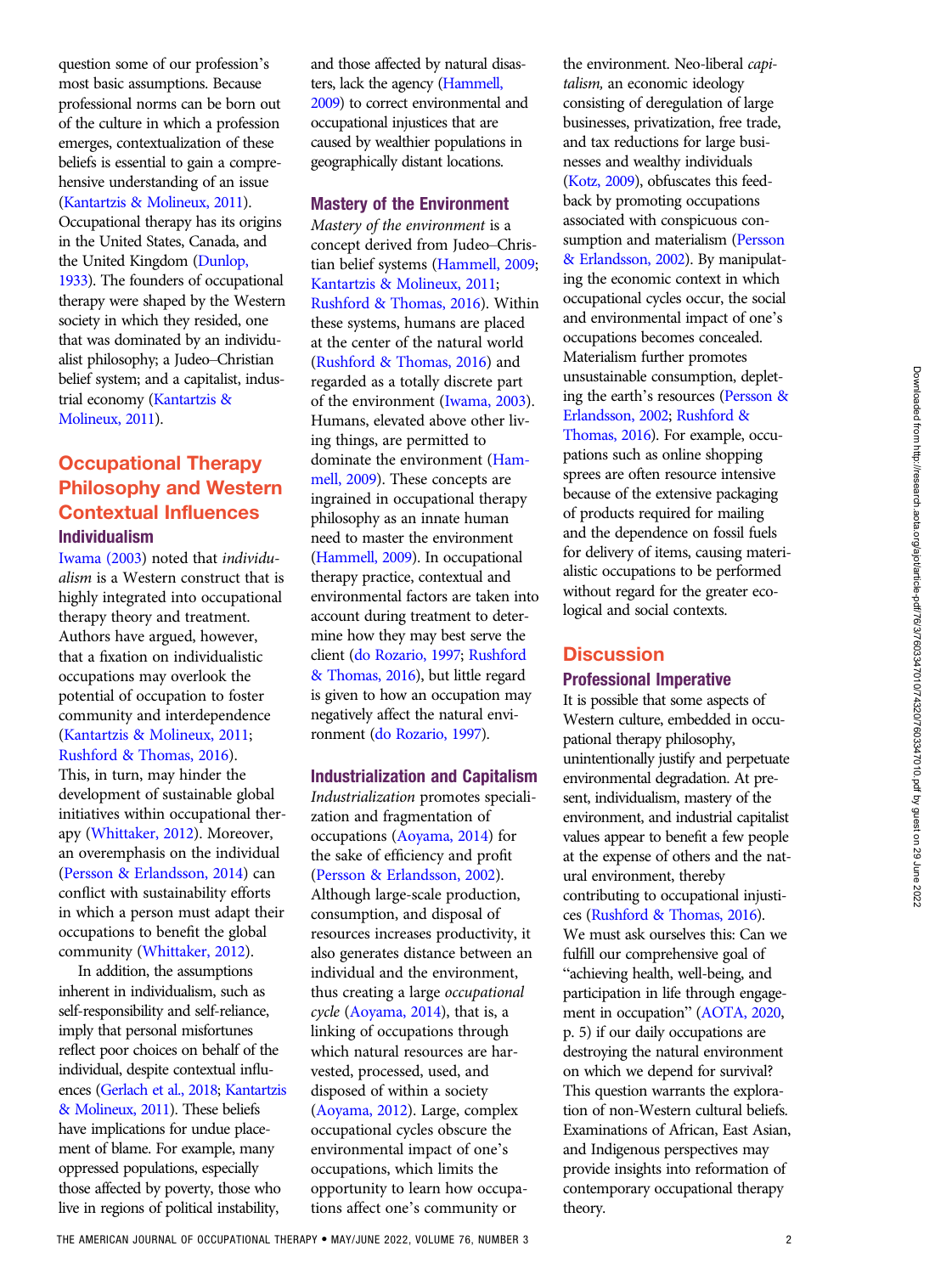## Non-Western Ethics

According to [Guajardo et al. \(2015](#page-3-0)), African tradition places emphasis on social, spiritual, and environmental interconnectedness while also celebrating diversity and multiplicity. This is exemplified in the term ubuntu, which means that an individual person's identity is constantly reshaped and redefined through interaction with others. This ethic implies a collective responsibility to care for other humans and the environment. Similarly, East Asian belief systems view humans as part of a larger whole and therefore inseparably related to their environment [\(Iwama, 2003\)](#page-3-0). Social relationships take precedence over individual desires. Humans, instead of being in competition with nature, are viewed as part of nature and thus must strive to achieve harmony with the environment [\(Iwama, 2003](#page-3-0)). Indigenous peoples of Canada were found to prioritize balance in daily life, in particular among the physical, mental, emotional, and spiritual realms [\(Fijal & Beagan, 2019\)](#page-3-0). They believe that health can be achieved only through balance among these dimensions and at the individual, community, and environmental levels.

### Ethical Challenges

The aforementioned description of African, East Asian, and Indigenous perspectives is brief and incomplete; however, there are common motifs among them; namely, that these cultures appear to value interdependence over independence, environmental stewardship over environmental mastery, and balance among all forms of life. Although these principles represent a way of life for many people around the world, they may arouse ethical tensions when implemented in a Western context. One discord specific to occupational therapy centers on reconciling the occupational therapy values of individualism, independence, and client centeredness with large-scale, interdependent, ecological approaches ([Chan](#page-3-0) [et al., 2020;](#page-3-0) [Jenkin et al., 2016](#page-3-0); [Whittaker, 2012\)](#page-3-0). In particular, the appropriateness of using

sustainability-focused treatments with clients who do not value sustainability has come into question. Moreover, the prevailing health care climate in which Western occupational therapy practitioners predominantly work does not prioritize sustainability practices [\(Chan](#page-3-0) [et al., 2020\)](#page-3-0); neither does it provide reimbursement for sustainability interventions. These issues are worsened by a lack of related practice guidelines and health care sustainability research [\(Jenkin et al., 2016\)](#page-3-0).

## Implications for **Occupational** Therapy Practice

Although ecological theories specific to occupational therapy ([Dennis](#page-3-0) [et al., 2015;](#page-3-0) [Persson & Erlandsson,](#page-3-0) [2002,](#page-3-0) [2014;](#page-3-0) [Ung et al., 2020\)](#page-3-0) exist in the English language literature, implementation of these theories into practice in the United States has yet to occur, possibly because of the aforementioned ethical and cultural challenges. A second reason why it may be difficult for occupational therapy practitioners in the United States to integrate ecological theories into practice could be related to our method of generating knowledge. Western science has been described as reductionist, rationalist, and positivist [\(Fijal & Beagan,](#page-3-0) [2019;](#page-3-0) [Guajardo et al., 2015\)](#page-3-0). It recognizes as valid only information generated by means of the scientific method. Its truths are absolute, and it does not invite the use of alternate epistemologies. Western epistemology may make it difficult to contemplate other forms of knowing or to incorporate non-Western perspectives into practice.

In an examination of global Southern perspectives, [Guajardo](#page-3-0) [et al. \(2015\)](#page-3-0) highlighted the advantages of drawing from multiple epistemologies. They stated that, unlike dominant North American and European epistemology, the global South embraces multiple ways of understanding. This idea is exemplified by two-eye seeing, a method embraced by Indigenous researchers that is used to reconcile different epistemologies ([Fijal &](#page-3-0) [Beagan, 2019\)](#page-3-0). It calls on the viewer to consider the strengths and weaknesses of differing viewpoints with an open mind so as to obtain an unbiased, comprehensive understanding of a topic. This method of thought may help occupational therapy practitioners to simultaneously consider non-Western and Western viewpoints when analyzing ethical dilemmas related to occupation and sustainability. Two-eyed seeing could be used to facilitate a balance between the short-term health of individual clients and the long-term health of the population as well as between human occupations and environmental health. Similarly, it may be used by state and national organizations as policy and practice guidelines are developed. Finally, using two-eyed seeing in research may help expand and clarify varying perspectives of occupation, health, and sustainability.

Fostering awareness of and competence in this area of practice is essential to the successful translation of skills to various cultures [\(Thi](#page-3-0)[beault, 2006](#page-3-0)). Education and guidance from national and state organizations are critical in supporting the sustainability efforts of occupational therapy practitioners [\(Chan et al., 2020\)](#page-3-0). The use of guidelines from global organizations, such as the United Nations, may be particularly useful to occupational therapy educators when aligning program content with sustainability initiatives [\(Thibeault, 2006](#page-3-0); [Wagman et al.,](#page-3-0) [2020](#page-3-0)). Finally, advocating for policy changes at the institutional level, such as in health care, is needed to further support practitioner involve-ment [\(Chan et al., 2020\)](#page-3-0).

### **Conclusion**

The profession of occupational therapy must help mitigate climate change, one of the most pressing issues of our time. Given that some Western cultural values and modes of thinking appear to present an impediment to climate-related action, it may be appropriate for occupational therapy practitioners to expand their way of knowing to encompass multiple